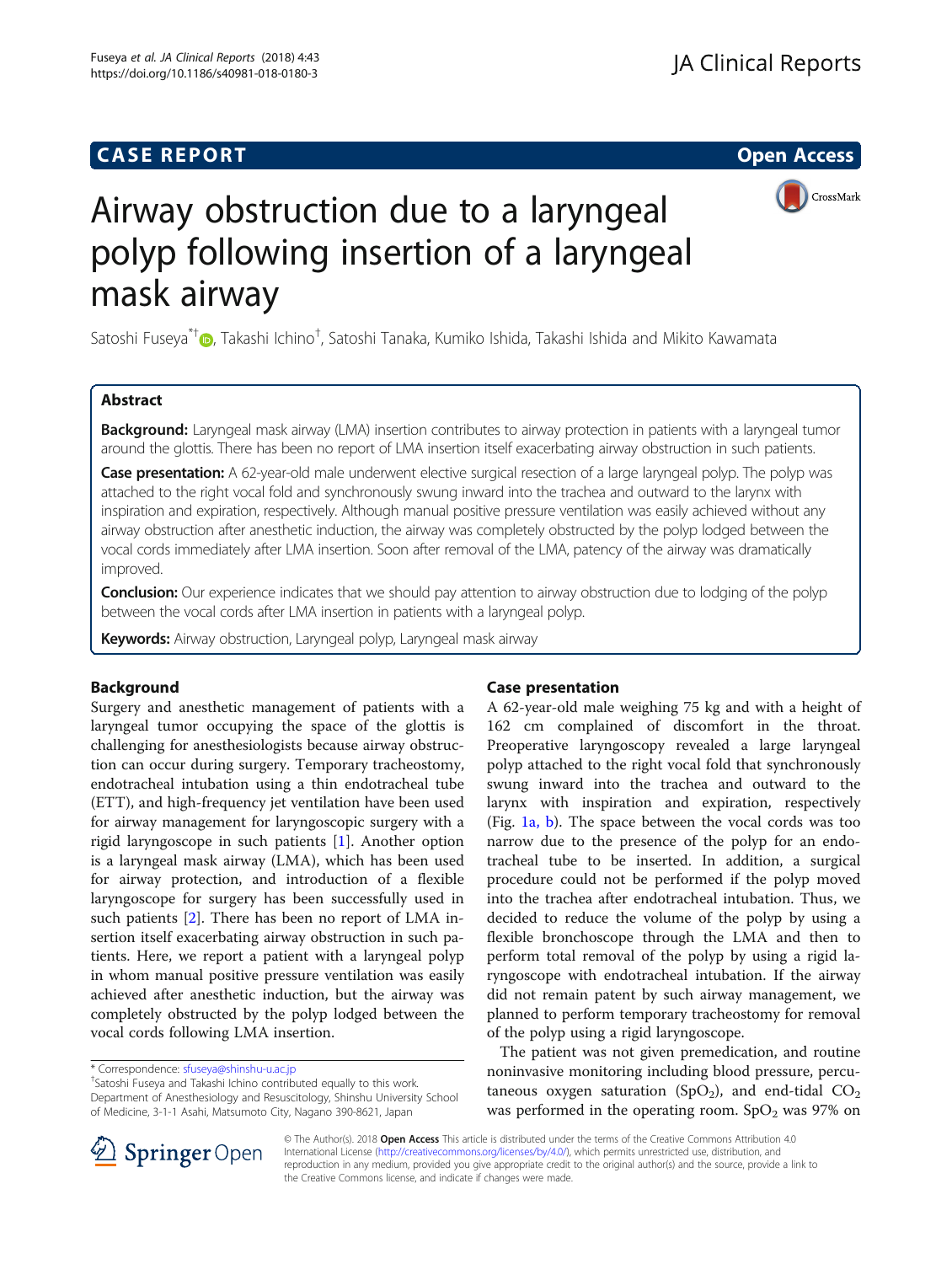<span id="page-1-0"></span>

room air, and oxygen was delivered by a facemask at 7 L/min in the operating room. During anesthesia that was induced with incremental administration of propofol (total dose of 170 mg), spontaneous ventilation was manually assisted and was followed by manual positive pressure ventilation without any airway obstruction. However, complete airway obstruction occurred immediately after a size 4 LMA (LMA Supreme™, Teleflex Co., NC, USA) was inserted. Maneuvers including changing the LMA position and increasing and decreasing the volume of cuff air did not improve the difficult airway. A flexible laryngoscope revealed airway obstruction due to the polyp lodged between the vocal cords (Fig. 1c), and the polyp could not be moved by pulling with forceps through the LMA. Spontaneous respiration returned, but the airway was still not patent even though the maneuvers were repeatedly tried.  $SpO<sub>2</sub>$  decreased to 88%, and the LMA was removed. Soon after the removal, patency of the airway was dramatically improved and  $SpO<sub>2</sub>$ returned to 100%. Transient tracheostomy was then carried out under general anesthesia with 2.0% of sevoflurane in 40% oxygen with assisted spontaneous ventilation and injection of 250 μg fentanyl. Resection of the polyp was successfully performed using a rigid laryngoscope. The tracheostomy was closed on postoperative day 5, and the patient was discharged on postoperative day 7.

#### **Discussion**

Airway management for laryngoscopic surgery in patients with a laryngeal tumor includes temporary tracheostomy, endotracheal intubation using a thin ETT, transglottic or intercricoid high-frequency jet ventilation, and LMA insertion  $[1, 3]$  $[1, 3]$  $[1, 3]$  $[1, 3]$ . However, it has been reported that the polyp was dislodged by the ETT and airway obstruction occurred when the trachea was intubated [\[4](#page-2-0)]. When high-frequency jet ventilation is performed, there are risks of complications such as subcutaneous emphysema and pneumothorax [[3\]](#page-2-0). An LMA has been used for airway protection, and introduction of a flexible laryngoscope via the LMA has been successfully used in patients with a laryngeal polyp [[1,](#page-2-0) [5\]](#page-2-0). Thus, we considered that LMA insertion could avoid invasive tracheostomy and would allow surgery to be performed using a flexible bronchoscope.

However, it has been reported that LMA insertion itself can cause deformity of the vocal cords [\[2\]](#page-2-0), possibly resulting in airway obstruction due to lodging of the polyp between the vocal cords as in our case. LMA insertion may thus exacerbate airway obstruction in patients with a laryngeal polyp in the glottis, and caution should be paid for LMA insertion in such patients. In our case, the polyp was smoothly swung inward into the trachea in inspiration and swung outward to the larynx